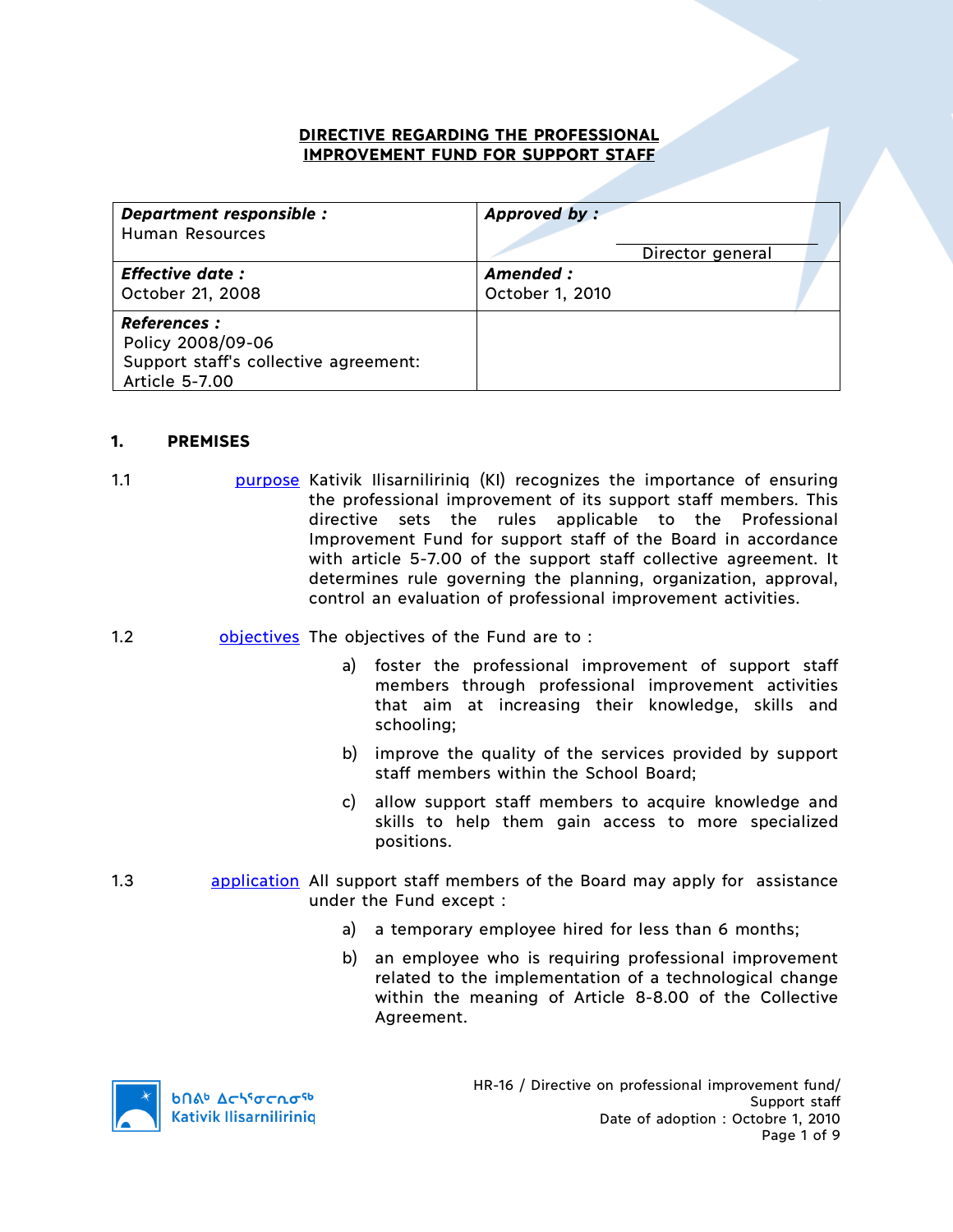The employee must also meet the different criteria for each activity, as established in this Directive.

- 1.4 **definitions** In this directive, the following words or expressions mean :
	- a) **Committee**: the Professional Improvement Committee established by article 5-7.00 and chapter 4-0.00 of the collective agreement;
	- b) **employee**: a support staff member;
	- c) **Fund**: the Improvement Fund for support staff;
	- d) **recognized institution**: an educational institution recognized by a ministry of education of a province;
	- e) **tuition fees**: fees paid for enrolment in a course excluding penalty fees.
- 1.5 consultation The Board must consult the Committee before making a decision on the following matters:
	- a) setting up of professional improvement programs;
	- b) proposed and actual utilization of the funds allocated under the collective agreement and referred to in article 1.1 above;
	- c) projects submitted according to this Directive.

# **2. PROGRAMS**

- 2.1 responsibility Professional improvement shall be the responsibility of the Board and the professional improvement programs shall be conceived by the Board in relation to its needs and to those of its employees. *5-7.03*
- 2.2 **buileen activities/** Professional improvement activities include the following categories categories as determined in the Collective Agreement :
	- a) organizational professional improvement;
	- b) occupational professional improvement;
	- c) personal professional improvement.

*5-7.02*

2.3 **grouping When deemed more effective, the Board may favour grouping** requests together to develop group professional improvement activities.

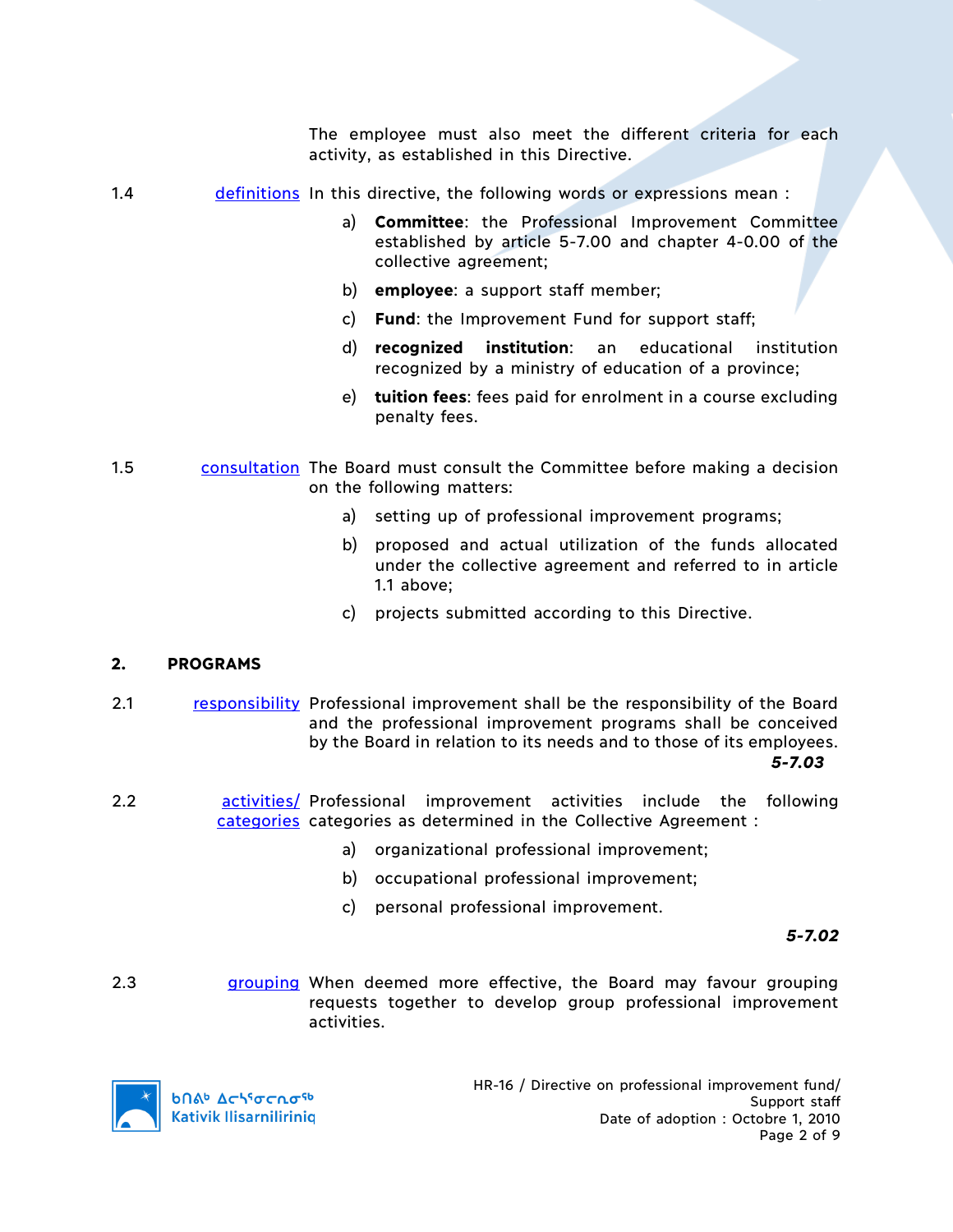2.4 **bushed and adult** Employees shall favor courses given through Adult Education education Services of their local school board instead of courses given in private institutions.

### **3. BUDGET**

- 3.1 **budget** The total budget of the Fund is established by the Support Staff Collective Agreement.
- 3.2 **limitation** In case the Fund is not sufficient to meet all the demands, the Board reserves the right to limit the funding provided to each professional improvement request.
- 3.3 **priority** In order to allow as much access to as many employees as possible, employees who submit a request for the first time will have priority over employees who have previously benefited from the Fund.

However, the funds shall be allotted as a priority for the professional improvement projects submitted by a Beneficiary of the James Bay and Northern Québec Agreement.

*5-7.14*

#### **4. ORGANIZATIONAL PROFESSIONAL IMPROVEMENT**

4.1 description Organizational activities are required by the Board and designed to acquire knowledge, develop or acquire skills or techniques or to modify an employee's work habits and which improve the quality of administration at the Board.

*5-7.02 A)*

- 4.2 workweek The employee who participates in organizational activities shall be considered at work during that period.
- 4.3 funding All costs related to organizational activities will be covered by the Fund.

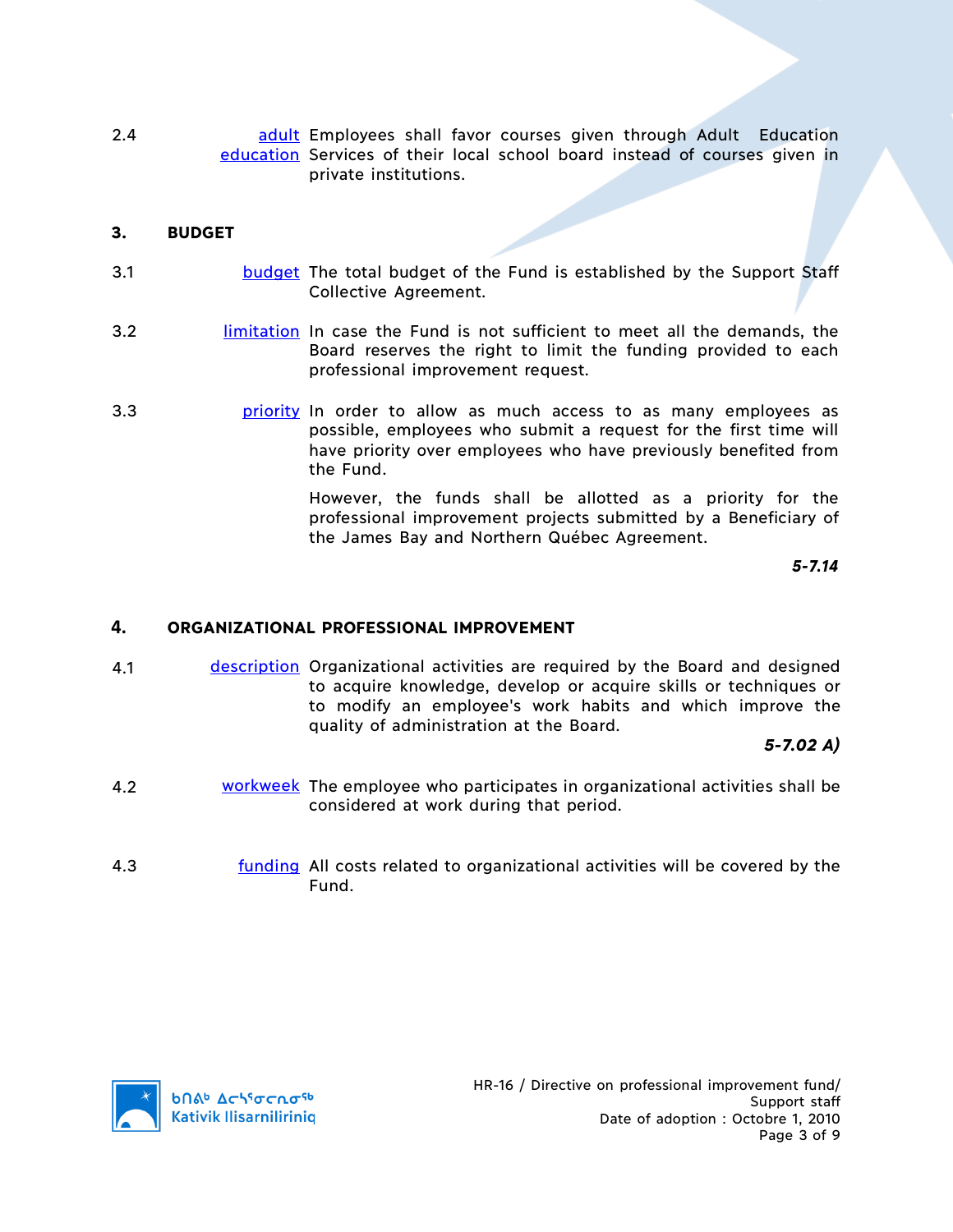### **5. OCCUPATIONAL PROFESSIONAL IMPROVEMENT**

5.1 description Occupational activities are designed to increase knowledge, develop or acquire skills or techniques, to modify an employee's work habits which lead him to better perform his duties or to prepare him for duties which he could be called upon to perform at the Board.

*5-7.02 B)*

- 5.2 eligibility To be eligible for funding for occupational activities not at the request of the Board, the following conditions must be met :
	- a) the activity must:
		- i. be relevant to the employee's work
		- ii. have been completed successfully
		- iii. be followed in a recognized institution if the activity leads to the obtention of credits.
	- b) the employee must get from his immediate supervisor :
		- i. a positive recommendation regarding his participation to the activity.
		- ii. a written approval for his leave of absence, if any.
- 5.3 **funding The following expenses related to occupational activities are** eligible for funding :
	- a) the costs of transportation from and to the place of assignment between Nunavik and Montréal, when applicable;
	- and
		- b) subject to a maximum of \$2,000:
			- i. registration fees but not the costs of material or books unless included in the cost of the course;
			- $ii.$  transportation between Montréal<sup>1</sup> and the location where the activity is taking place;
			- iii. accommodation, meals and incidental.

The conditions and rates as established in the Business Travel Policy of the Board apply but all claims for reimbursement must be submitted within 60 days after the completion of the trip, failing which KI will not reimburse any travel expenses.

In the case where an employee receives an allowance or any other amount of money from another source, he must give the Board any amount thus received.

<sup>1</sup> The location of the activity might not require a transit via Montreal, in such case we should read "between the place of assignment and the location where it is taking place"



 $\overline{a}$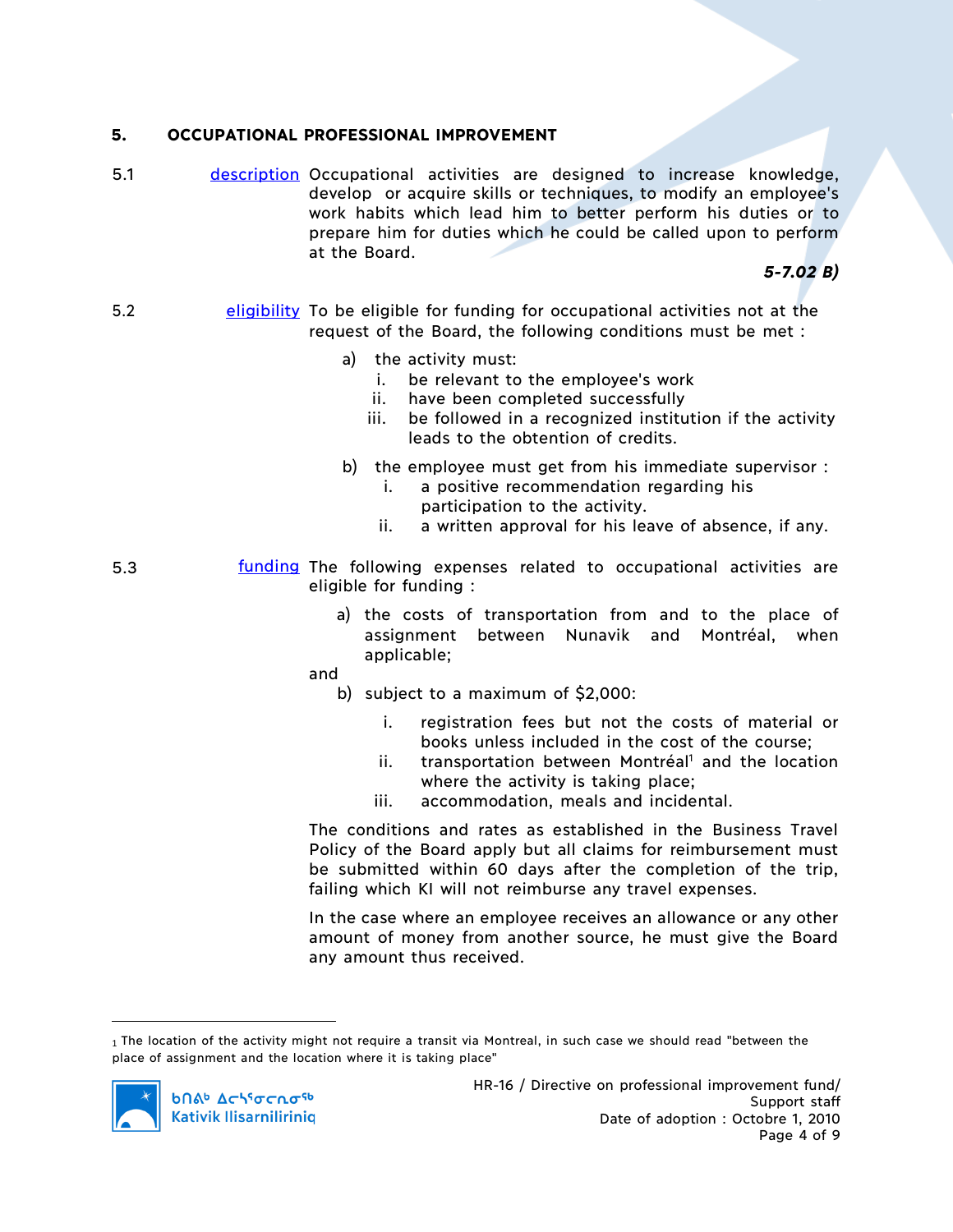5.4 workweek The employee who, at the request of the Board, participates in occupational activities during his regular work hours shall be considered at work during that period. Activities requested by the employee will not be considered as overtime if outside regular work hours.

*5-7.09*

- 5.5 request All requests for occupational activities must be submitted to Human Resources Department at least six (6) weeks before the date of the course. The duly completed form (see *Annex A* / Form) must be accompanied by the relevant documents.
- 5.6 credit courses Courses which are followed for credits in a recognized institution can be categorized as occupational professional improvement if they meet the criteria in article 5.1. In these cases the same procedures and criteria are applied as for personal professional improvement, however 100% of the eligible cost will be reimbursed up to a maximum of 750\$ per year per employee.

# **6. PERSONAL PROFESSIONAL IMPROVEMENT**

- 6.1 description Personal Professional activities are courses or studies provided in a recognized institution, with the exception of popular education courses.
- 6.2 eligibility To be eligible for funding for personal professional improvement activities, the course must:
	- a) be relevant to the employee's work;
	- b) be followed in a recognized institution;
	- c) have been completed successfully.
- 6.3 **funding** An employee is eligible to the reimbursement of registration and tuition fees for personal professional improvement but not to the costs of material or books unless included in the cost of the course.
	- maximum The reimbursement for personal professional improvement request is 50% of the eligible costs up to a maximum of \$400 per year per employee.

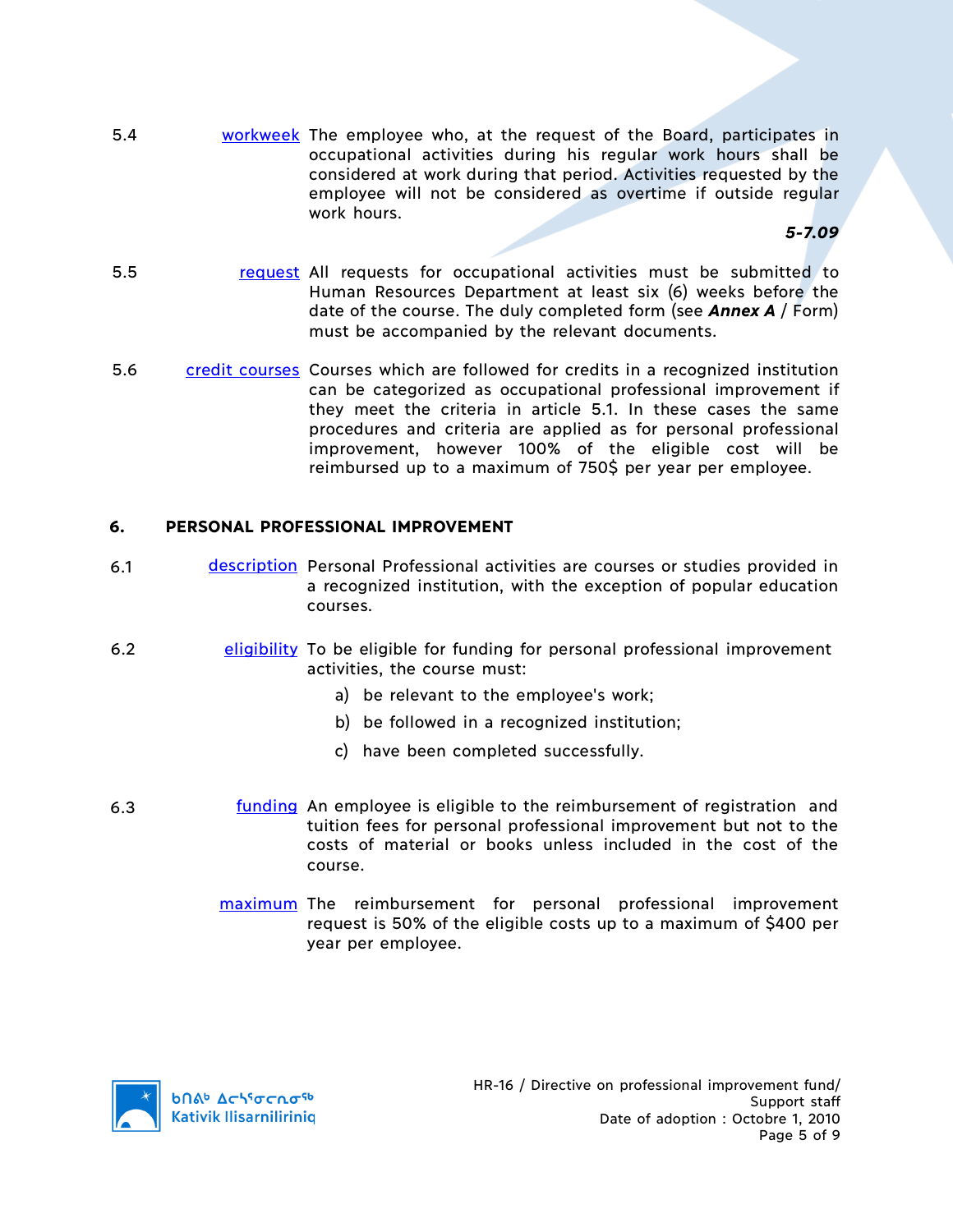- 6.4 reimbursement/ All requests for reimbursement of personal professional personal improvement activities must be accompanied by the duly professional completed form (see *Annex B* / Form) and sent to the Human improvement Resources Department with original receipts and appropriate vouchers such as attestations or official transcripts.
- 6.5 deadline Applications for reimbursement for personal professional improvement must be received by Human resources department within six (6) months after the employee has completed the course. Any application received after this deadline will be automatically rejected.
- 6.6 course offered The courses offered by the Board, with the exception of popular by the Board education courses, shall be free for the employees who wish to take them provided that :
	- a) these courses offer to those who take them an opportunity for professional improvement or an increase in their educational qualifications;
	- b) registration by the general public has priority;
	- c) such a benefit does not oblige the Board to organize courses;
	- d) the courses are taken outside the employee's work hours. *5-7.10*
- 6.7 workweek Personal professional Improvement activities shall not be considered as time at work for the employee.

# **7. OTHER PROVISIONS**

- 7.1 KI activities When professional improvement activities are initiated by the Board, the process established in this Directive also applies.
- 7.2 reimbursement Before authorizing any reimbursement, the Board will consult the Committee on the request.
- 7.3 assessment When a request is received, Human Resources department shall :
	- a) consult the Committee on the request;
	- b) provide a response to the employee at least four (4) weeks prior to the activity unless otherwise impossible.

consultation The consultation of the Committee can be done by phone or by e-mail with the participation of 2/3 of the regular members of the Committee or, when impossible, the consultation is deemed having taken place with the written recommendation provided by the Union delegate and a Board representative.



**b**Πል<sup>b</sup> Δςιγσς ησ<sup>ς 6</sup> **Kativik Ilisarniliriniq**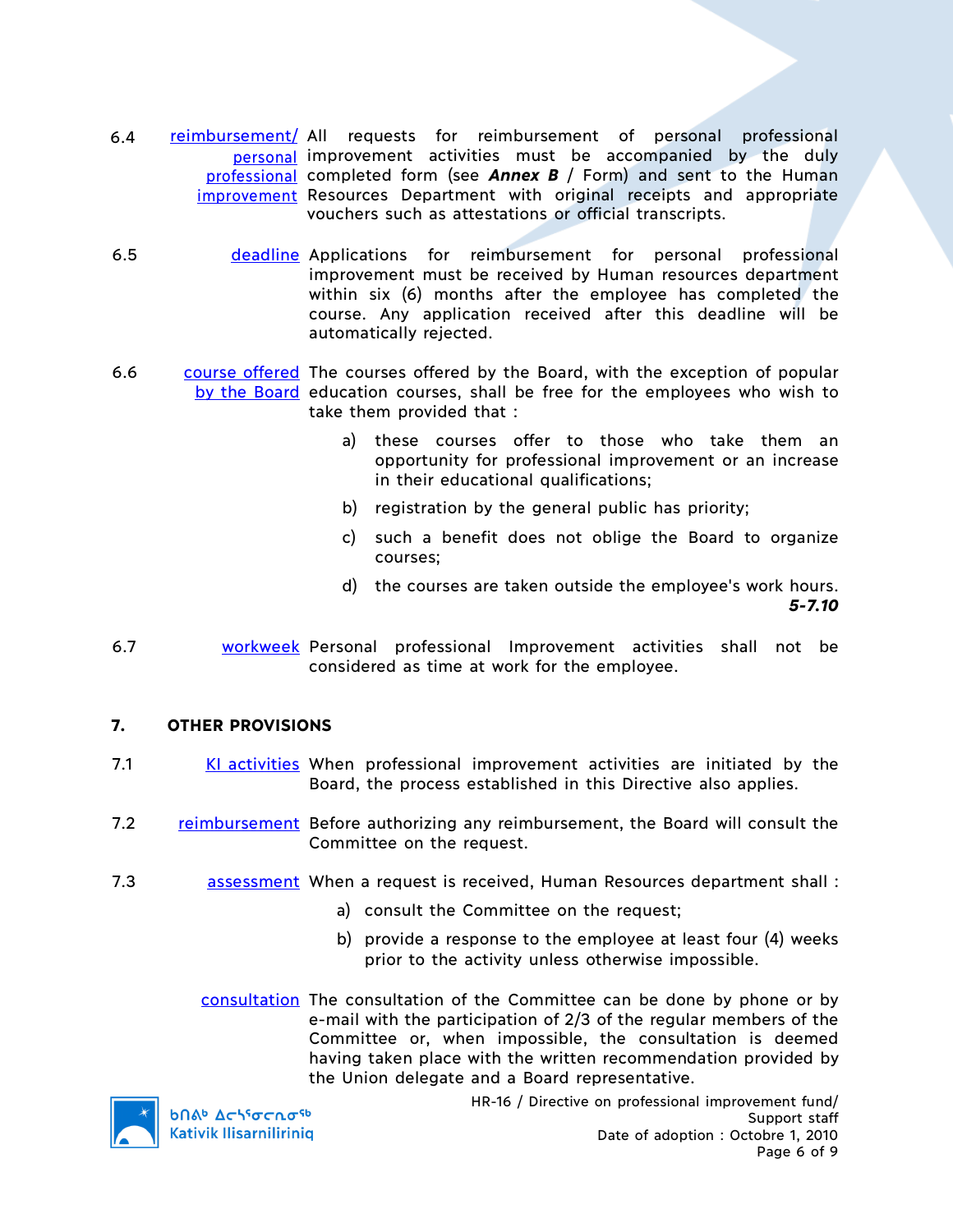7.4 taxation Since the activities must be relevant to the employee's work, it is of benefit to the Board and therefore is not considered a taxable benefit and consequently, the employee cannot claim the nonrefundable tuition credit or education amount on their income tax return for these fees.

# **8. APPLICATION OF THIS DIRECTIVE**

- 8.1 **business** present directive replaces all other directives of the Board provisions pertaining to this subject, while respecting the policies adopted by the Council of Commissioners where applicable. If such policies are adopted, the provisions of these policies will be integrated into this directive for the benefit of the reader.
- 8.2 responsibility for The Director of Human Resources is the person responsible for the application the application of this directive.

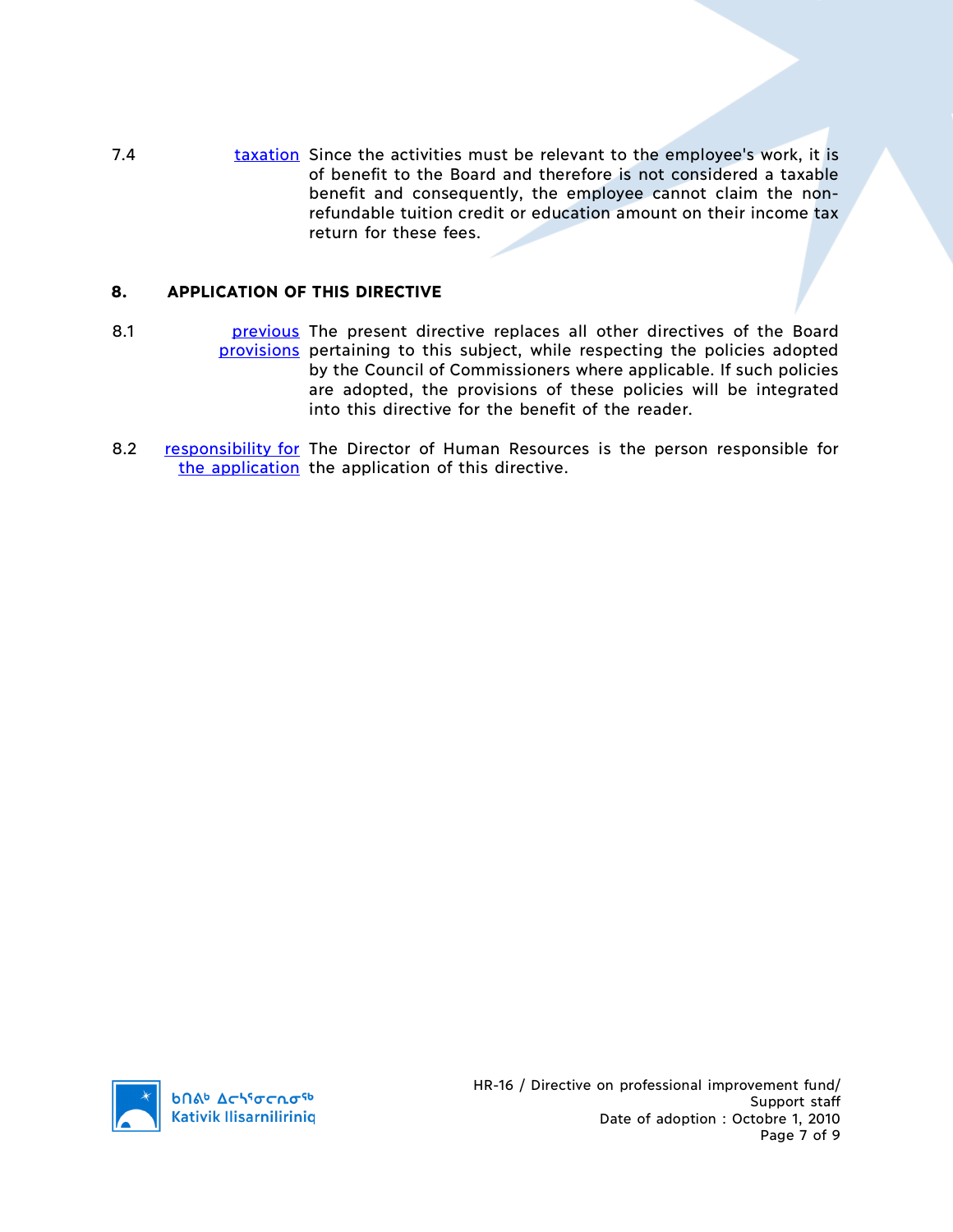| <b>ANNEXE A</b><br>Formulaire de demande de perfectionnement / Employé de soutien<br>Application form professional improvement / Support staff                                             |                             |  |  |  |
|--------------------------------------------------------------------------------------------------------------------------------------------------------------------------------------------|-----------------------------|--|--|--|
| Décision requise pour le / Deadline for decision : _____________________________                                                                                                           |                             |  |  |  |
| Information<br>1.                                                                                                                                                                          |                             |  |  |  |
|                                                                                                                                                                                            |                             |  |  |  |
| Nom/Name                                                                                                                                                                                   | Poste/Position              |  |  |  |
| Lieu de travail/ Community                                                                                                                                                                 | Téléphone/ Telephone        |  |  |  |
| Information sur l'activité / Activity Data<br>2.                                                                                                                                           |                             |  |  |  |
|                                                                                                                                                                                            |                             |  |  |  |
| Titre / Title                                                                                                                                                                              |                             |  |  |  |
| Date de l'activité/ Activity dates                                                                                                                                                         | Endroit/ Location           |  |  |  |
| Date de départ/ Departure date                                                                                                                                                             | Date de retour/ Return date |  |  |  |
| Please note that it is mandatory to attach an official description of the activity and details of how<br>*<br>it will benefit your work.<br>3.<br>Estimation des coûts / Estimated costs   |                             |  |  |  |
| Frais d'inscription/ Registration fees :<br>Transport:<br>Hôtel, Repas/ Hotel, Meals :<br>Total:                                                                                           |                             |  |  |  |
| Signature de l'employé / Employee's signature                                                                                                                                              | Date                        |  |  |  |
| SVP envoyer votre demande au Service des ressources humaines et une copie à votre délégué syndical.<br>/ Please forward your request to Human Resources and a copy to your union delegate. |                             |  |  |  |
| Réservé au supérieur Immédiat / For use by immediate supervisor<br>4.                                                                                                                      |                             |  |  |  |
| Approuvé/ Approved: oui / yes $\square$                                                                                                                                                    | non / no $\Box$             |  |  |  |
| Raisons / Reasons : National Property of Press, and Press, and Press, and Press, and Press, and Press, and                                                                                 |                             |  |  |  |
|                                                                                                                                                                                            |                             |  |  |  |
| Superviseur / Supervisor                                                                                                                                                                   | Date                        |  |  |  |

|  | Réservé au Comité de perfectionnement / For use by the improvement committee |
|--|------------------------------------------------------------------------------|
|--|------------------------------------------------------------------------------|